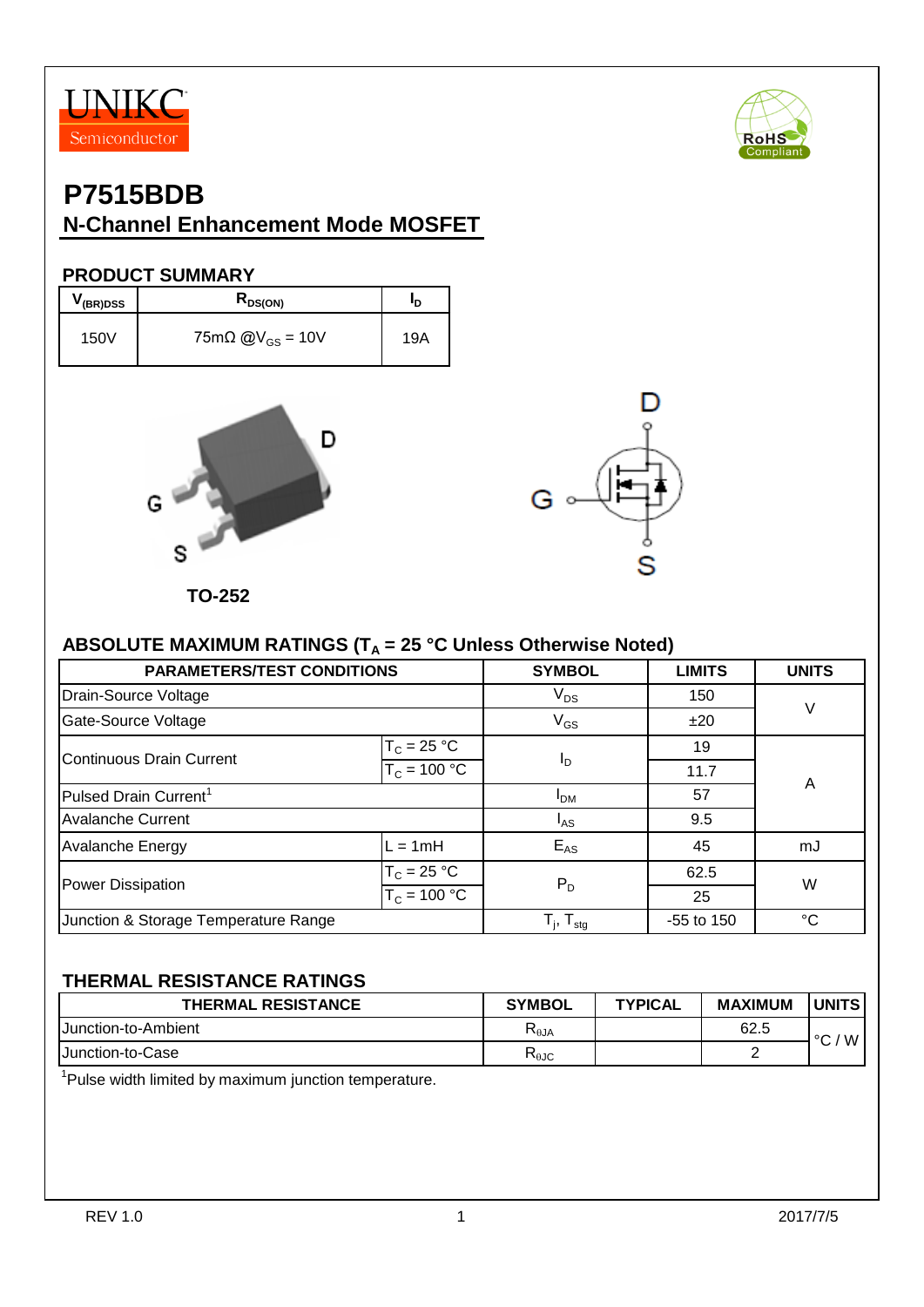



#### **ELECTRICAL CHARACTERISTICS (T<sup>J</sup> = 25 °C, Unless Otherwise Noted)**

| <b>PARAMETER</b>                                                                                                                                    | <b>SYMBOL</b><br><b>TEST CONDITIONS</b> |                                                          | <b>LIMITS</b> |                |              | <b>UNITS</b> |
|-----------------------------------------------------------------------------------------------------------------------------------------------------|-----------------------------------------|----------------------------------------------------------|---------------|----------------|--------------|--------------|
|                                                                                                                                                     |                                         |                                                          | <b>MIN</b>    | <b>TYP</b>     | <b>MAX</b>   |              |
| <b>STATIC</b>                                                                                                                                       |                                         |                                                          |               |                |              |              |
| Drain-Source Breakdown Voltage                                                                                                                      | $V_{(BR)DSS}$                           | $V_{GS} = 0V$ , $I_D = 250 \mu A$                        | 150           |                |              | $\vee$       |
| Gate Threshold Voltage                                                                                                                              | $V_{GS(th)}$                            | $V_{DS} = V_{GS}$ , $I_D = 250 \mu A$                    | $\mathbf{1}$  | $\overline{2}$ | 3            |              |
| Gate-Body Leakage                                                                                                                                   | $\mathsf{I}_{\mathsf{GSS}}$             | $V_{DS} = 0V$ , $V_{GS} = \pm 20V$                       |               |                | ±100         | nA           |
|                                                                                                                                                     |                                         | $V_{DS} = 120V, V_{GS} = 0V$                             |               |                | $\mathbf{1}$ |              |
| Zero Gate Voltage Drain Current                                                                                                                     | $I_{DSS}$                               | $V_{DS} = 100V, V_{GS} = 0V, T_J = 125 °C$               |               |                | 10           | μA           |
| Drain-Source On-State                                                                                                                               |                                         | $V_{GS} = 4.5V$ , $I_D = 8A$                             |               | 67             | 88           |              |
| Resistance <sup>1</sup>                                                                                                                             | $R_{DS(ON)}$                            | $V_{GS} = 10V, I_D = 10A$                                |               | 60             | 75           | $m\Omega$    |
| Forward Transconductance <sup>1</sup>                                                                                                               | $g_{\rm fs}$                            | $V_{DS} = 5V$ , $I_D = 10A$                              |               | 14             |              | S            |
|                                                                                                                                                     |                                         | <b>DYNAMIC</b>                                           |               |                |              |              |
| Input Capacitance                                                                                                                                   | $\mathbf{C}_{\text{iss}}$               |                                                          |               | 640            |              | pF           |
| <b>Output Capacitance</b>                                                                                                                           | $\mathsf{\bar{C}_{oss}}$                | $V_{GS} = 0V$ , $V_{DS} = 50V$ , f = 1MHz                |               | 74             |              |              |
| Reverse Transfer Capacitance                                                                                                                        | $C_{\text{rss}}$                        |                                                          |               | 20             |              |              |
| Gate Resistance                                                                                                                                     | $R_{q}$                                 | $V_{GS} = 0V$ , $V_{DS} = 0V$ , $f = 1MHz$               |               | 4.4            |              | Ω            |
|                                                                                                                                                     | $Q_{g(VGS=10V)}$                        |                                                          |               | 13.8           |              | nC           |
| Total Gate Charge <sup>2</sup>                                                                                                                      | $Q_{g(VGS=4.5V)}$                       | $V_{DS}$ = 75V, $V_{GS}$ = 10V, $I_D$ = 10A              |               | 8.7            |              |              |
| Gate-Source Charge <sup>2</sup>                                                                                                                     | $Q_{gs}$                                |                                                          |               | $\overline{2}$ |              |              |
| Gate-Drain Charge <sup>2</sup>                                                                                                                      | $\mathsf{Q}_{\mathsf{gd}}$              |                                                          |               | 5.3            |              |              |
| Turn-On Delay Time <sup>2</sup>                                                                                                                     | $t_{d(on)}$                             |                                                          |               | 11             |              |              |
| Rise Time <sup>2</sup>                                                                                                                              | $t_{r}$                                 | $V_{DS}$ = 75V                                           |               | 14             |              | nS           |
| Turn-Off Delay Time <sup>2</sup>                                                                                                                    | $t_{d(\text{off})}$                     | $I_D \approx 10A$ , $V_{GS} = 10V$ , $R_{GEN} = 6\Omega$ |               | 25             |              |              |
| Fall Time <sup>2</sup>                                                                                                                              | $t_{\rm f}$                             |                                                          |               | 24             |              |              |
| SOURCE-DRAIN DIODE RATINGS AND CHARACTERISTICS (T <sub>J</sub> = 25 °C)                                                                             |                                         |                                                          |               |                |              |              |
| <b>Continuous Current</b>                                                                                                                           | $I_{\rm S}$                             |                                                          |               |                | 15           | A            |
| Forward Voltage <sup>1</sup>                                                                                                                        | $V_{SD}$                                | $I_F = 10A, V_{GS} = 0V$                                 |               |                | 1.2          | V            |
| Reverse Recovery Time                                                                                                                               | $t_{rr}$                                | $I_F = 10A$ , dl <sub>F</sub> /dt = 100A / $\mu$ S       |               | 68             |              | nS           |
| Reverse Recovery Charge                                                                                                                             | $Q_{rr}$                                |                                                          |               | 135            |              | nC           |
| $1_{\text{Dulge}}$ test $\overline{\text{Dulge}}$ Width $\geq$ 200 $\overline{\text{O}}$ $\overline{\text{Oul}}$ $\overline{\text{Oul}}$ $\geq$ 201 |                                         |                                                          |               |                |              |              |

<sup>1</sup>Pulse test : Pulse Width  $\leq 300$   $\mu$ sec, Duty Cycle  $\leq 2\%$ .

<sup>2</sup>Independent of operating temperature.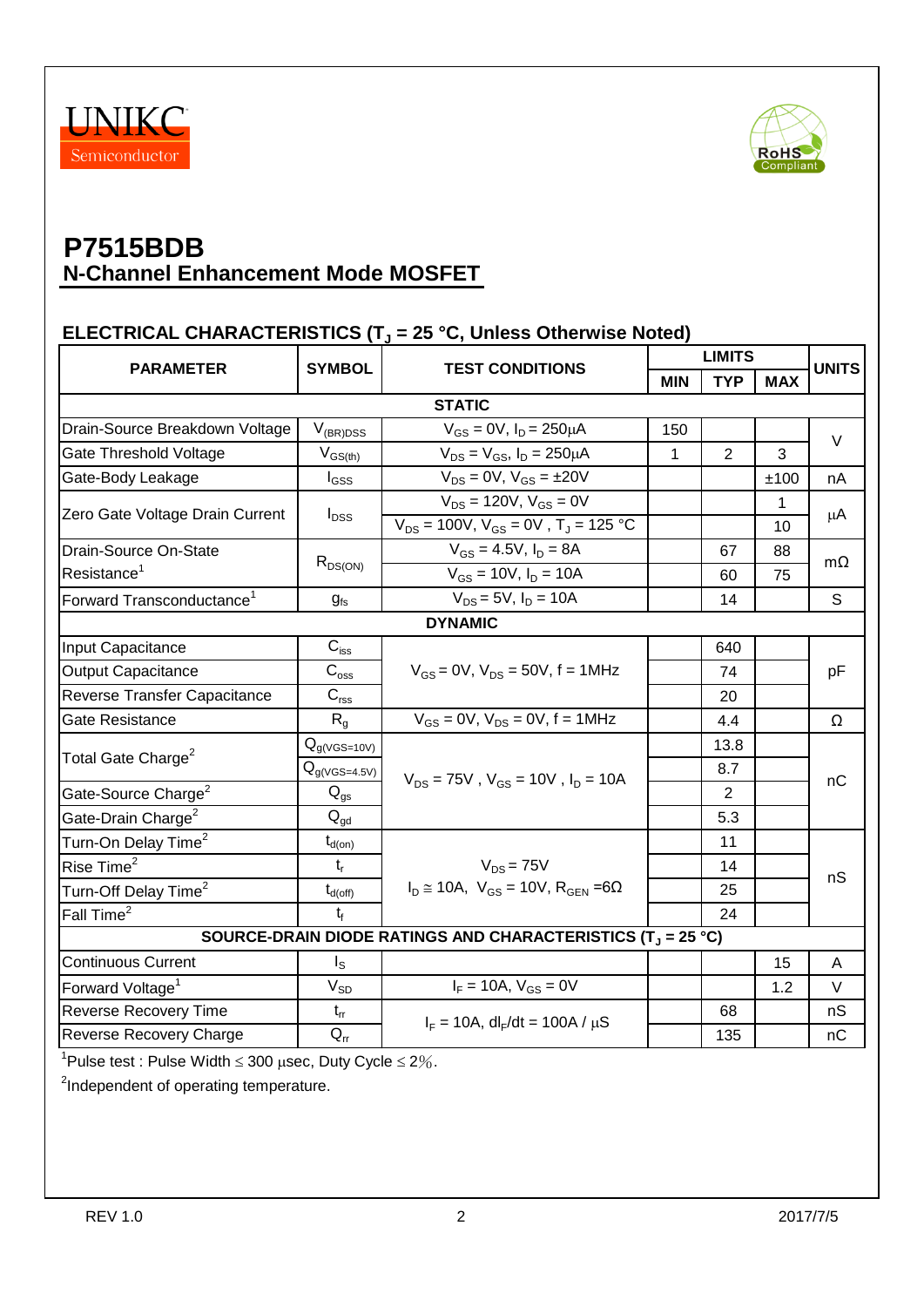



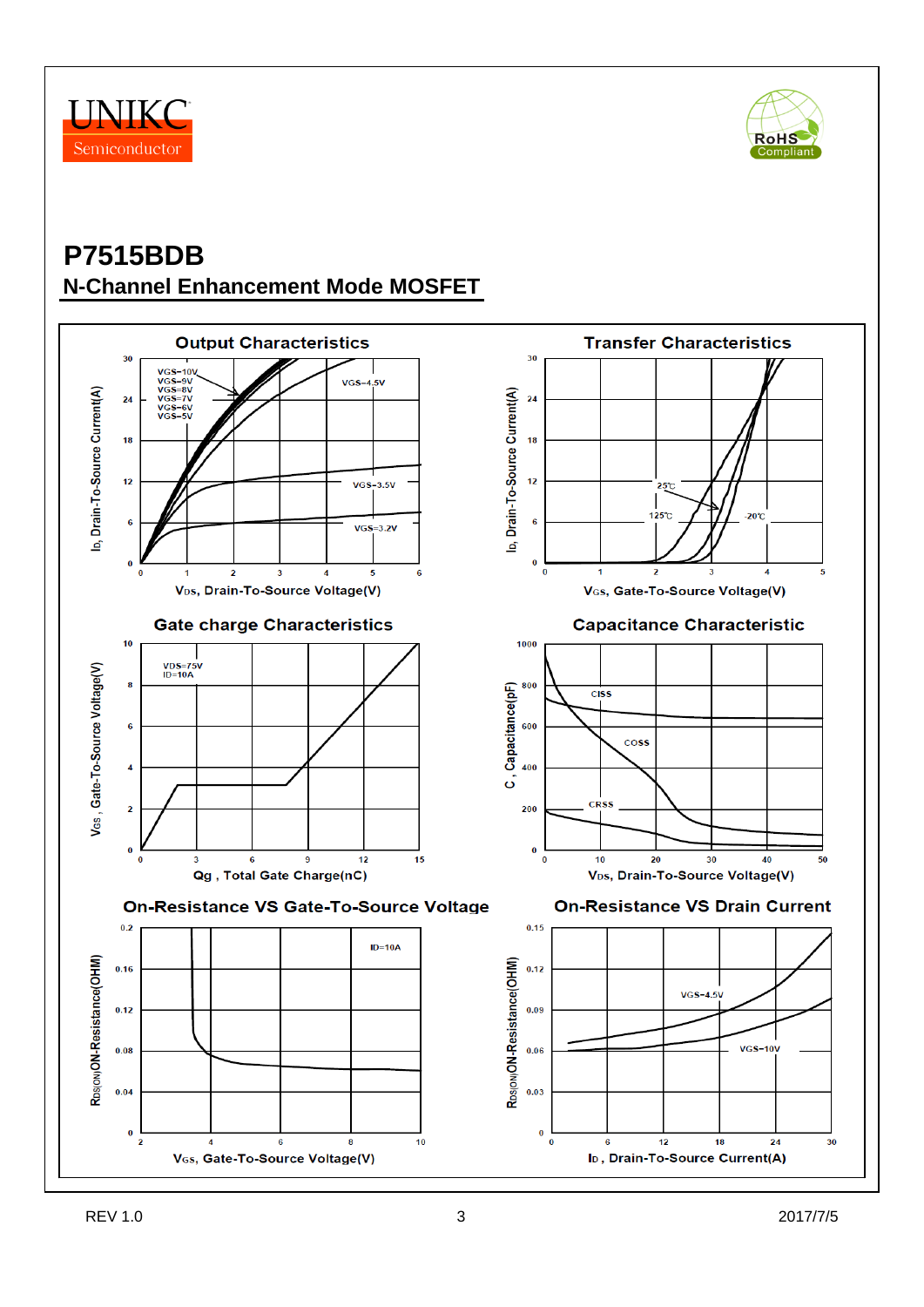



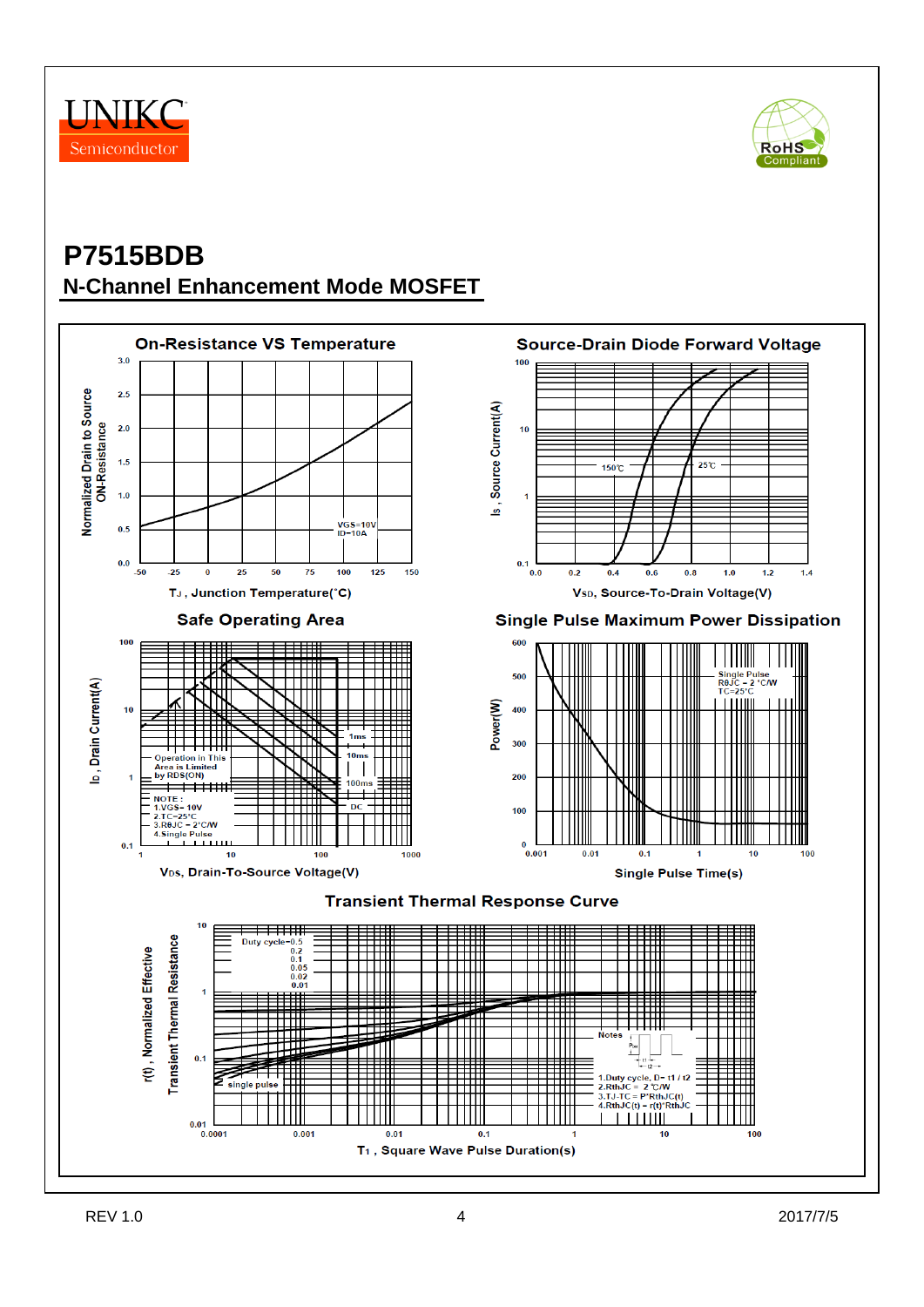



#### **Package Dimension**

**TO-252 (DPAK) MECHANICAL DATA** 

| <b>Dimension</b> | mm   |      |       |           | mm   |      |      |
|------------------|------|------|-------|-----------|------|------|------|
|                  | Min. | Typ. | Max.  | Dimension | Min. | Typ. | Max. |
| A                | 8.9  | 10   | 10.41 | J         | 4.8  |      | 5.64 |
| B                | 2.1  | 2.2  | 2.4   | K         | 0.15 |      | 1.1  |
| C                | 0.4  | 0.5  | 0.61  | L         | 0.4  | 0.76 | 0.89 |
| D                | 0.82 | 1.2  | 1.5   | M         | 4.2  | 4.58 | 5    |
| E                | 0.4  | 0.5  | 0.61  | S         | 4.9  | 5.1  | 5.3  |
| F                | 0    |      | 0.2   | т         | 4.6  | 4.75 | 5.44 |
| G                | 5.3  | 6.1  | 6.3   | U         | 1.4  |      | 1.78 |
| Н                | 0.9  |      | 1.7   | V         | 0.55 | 1.25 | 1.7  |
|                  | 6.3  | 6.5  | 6.8   |           |      |      |      |



\*因为各家封装厂模具不同而外观略有所差异,不影响电性及Layout。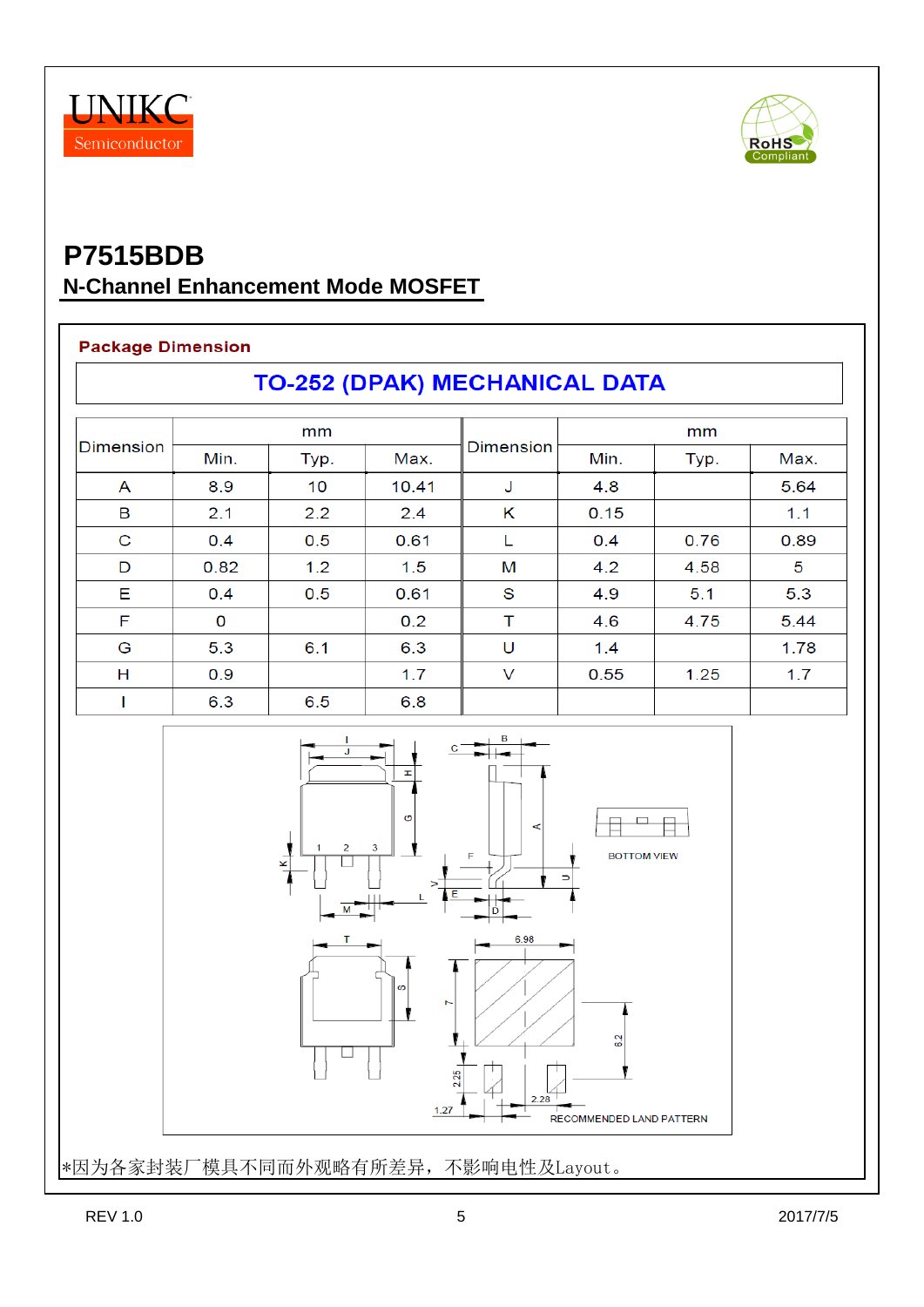



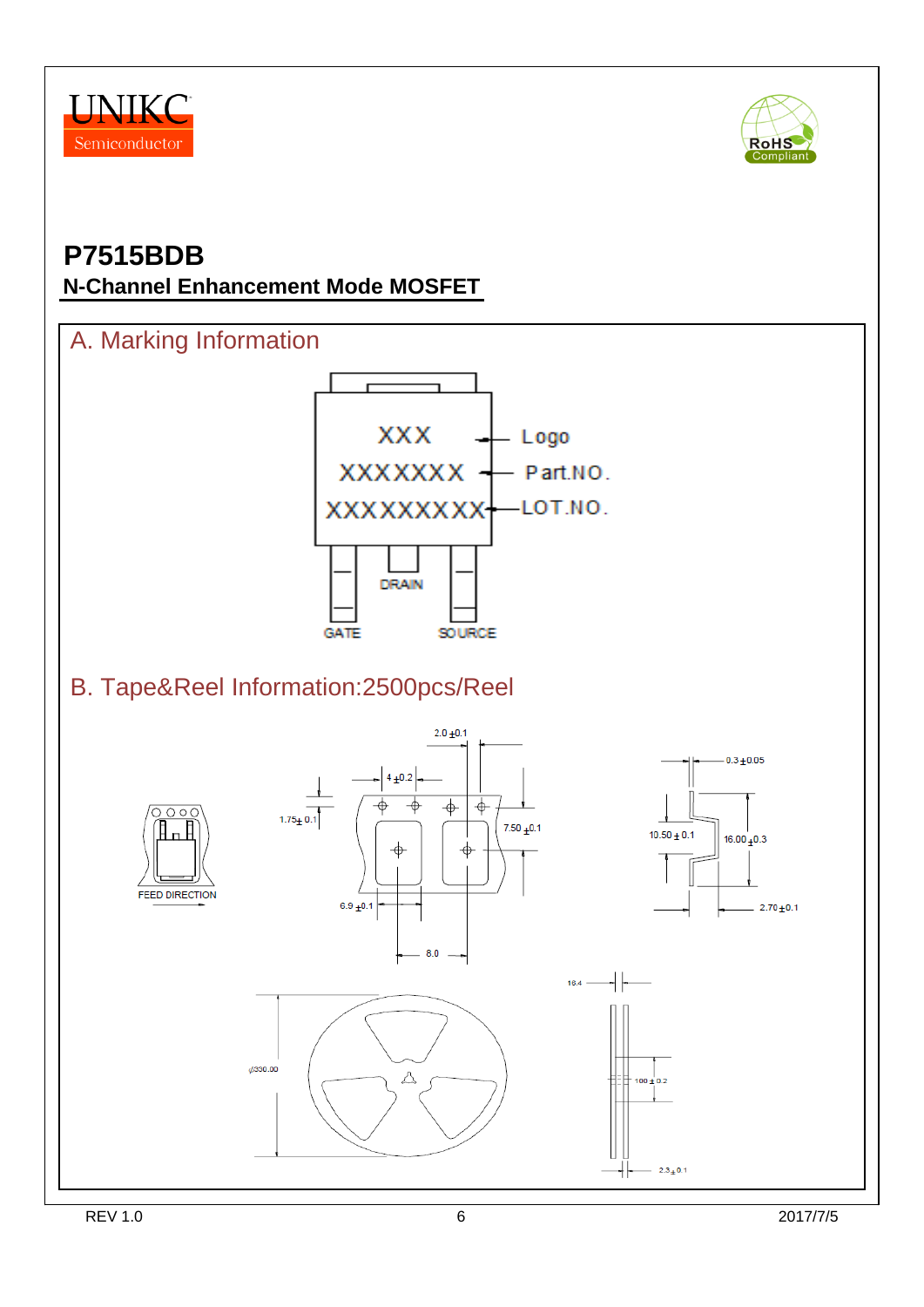